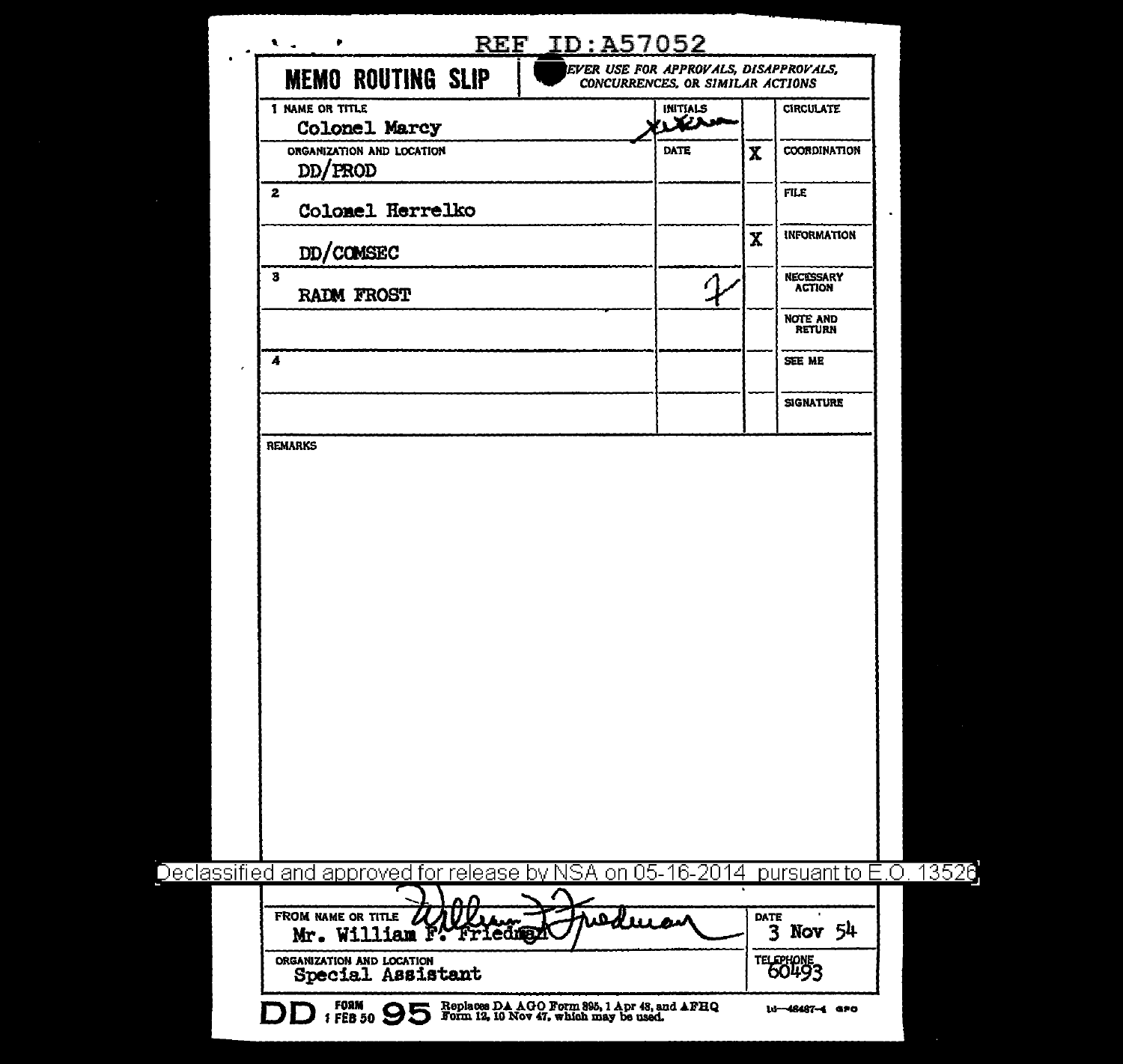|                                                                                                                |                                                                                                                                                                   | <b>REF ID: A57052</b> | SECURITY CLASSIFICATION (If any)                                                                                                                                                                                                                                                                                              |
|----------------------------------------------------------------------------------------------------------------|-------------------------------------------------------------------------------------------------------------------------------------------------------------------|-----------------------|-------------------------------------------------------------------------------------------------------------------------------------------------------------------------------------------------------------------------------------------------------------------------------------------------------------------------------|
| <b>DISPOSITION FORM</b>                                                                                        |                                                                                                                                                                   |                       |                                                                                                                                                                                                                                                                                                                               |
|                                                                                                                |                                                                                                                                                                   |                       |                                                                                                                                                                                                                                                                                                                               |
| FILE NO.                                                                                                       | SUBJECT                                                                                                                                                           | <b>COMSEC</b>         | Compromises of COMINT Due to Ineffective                                                                                                                                                                                                                                                                                      |
| <sup>10</sup> Chief of Staff<br>THRU: PROD (COL. Marcy) (See PPCO, Memo Pouting Slip<br>COMSEC (Col. Herrelko) | FROM S/ASST, Mr. Friedman                                                                                                                                         |                       | DATE 3 November 54 COMMENT NO. 1                                                                                                                                                                                                                                                                                              |
| <b>References:</b>                                                                                             | (a) USCIB: 13.5/85, 21 October 1954<br>c) CIB $\sqrt[4]{000273}$ [Incl. 2 of Ref. (a)]<br>e) NSC 168, 20 October 1953<br>(g) NSCID No. 9 Revised, 24 October 1952 |                       | (b) ISIB/338/54, $\frac{1}{2}$ October 1954/Incl. 1 of Ref. (a)<br>(d) Part III of NSA Serial $000407$ , $\overline{3}$ Sept 1954 $/$ Incl. 1 of Ref. (c) $\overline{7}$<br>$\langle f \rangle$ DOD Directive: Communications Security (COMSEC), 24 Apr 1954                                                                  |
|                                                                                                                |                                                                                                                                                                   |                       | 1. Reference (a) cites once again the problem of ineffective communications<br>security. Its inclosures recommend preventive and corrective actions.                                                                                                                                                                          |
| 2. a. In Reference $(c)$ the Director is quoted as saying:                                                     |                                                                                                                                                                   |                       |                                                                                                                                                                                                                                                                                                                               |
| competence that could virtually eliminate this type of error."                                                 |                                                                                                                                                                   |                       | "Errors in this category are ordinarily due to partial ignorance<br>of the rules or insufficient training and experience in their application, and<br>less frequently to inattention or carelessness. Additional training and<br>experience, therefore, can be expected to result in a degree of technical                    |
| b. Again the Director is quoted from Reference (c):                                                            |                                                                                                                                                                   |                       |                                                                                                                                                                                                                                                                                                                               |
| maintenance of communications security."                                                                       |                                                                                                                                                                   |                       | preventive and corrective action in the future should place<br>increased and continued emphasis on specific guides and criteria for the train-<br>ing and indoctrination of personnel, and on the basic responsibility of command<br>to develop in subordinates a deep sense of personal responsibility for the               |
| control. Basically these are:                                                                                  |                                                                                                                                                                   |                       | 3. Consistent with the Director's indicated sentiments in the matter,<br>Reference (d) cites additional action contemplated by NSA to improve communi-<br>cations security in the COMINT elements under his operational and technical                                                                                         |
| a.                                                                                                             |                                                                                                                                                                   |                       | Issuance of detailed check lists for field use.                                                                                                                                                                                                                                                                               |
| b.<br>utilizing the check lists of a.                                                                          |                                                                                                                                                                   |                       | Immediate inspection of activities by the Officers in Charge or<br>by Commanding Officers, followed by similar inspections every six months,                                                                                                                                                                                  |
|                                                                                                                |                                                                                                                                                                   |                       | c. Unofficial Training Visit Teams provided by NSA on a qualified-<br>personnel-available basis for explanation and discussion of the check list and<br>its use at the field stations. ("Requests for training visits would be addressed<br>to the Director, NSA, via the Head of the Service Cryptologic Agency concerned.") |
| <b>DD . 282 96</b><br><b>REPLACES NME</b>                                                                      |                                                                                                                                                                   |                       | 15-54201-2<br><b>U S GOVERNMENT PRINTING OFFICE</b>                                                                                                                                                                                                                                                                           |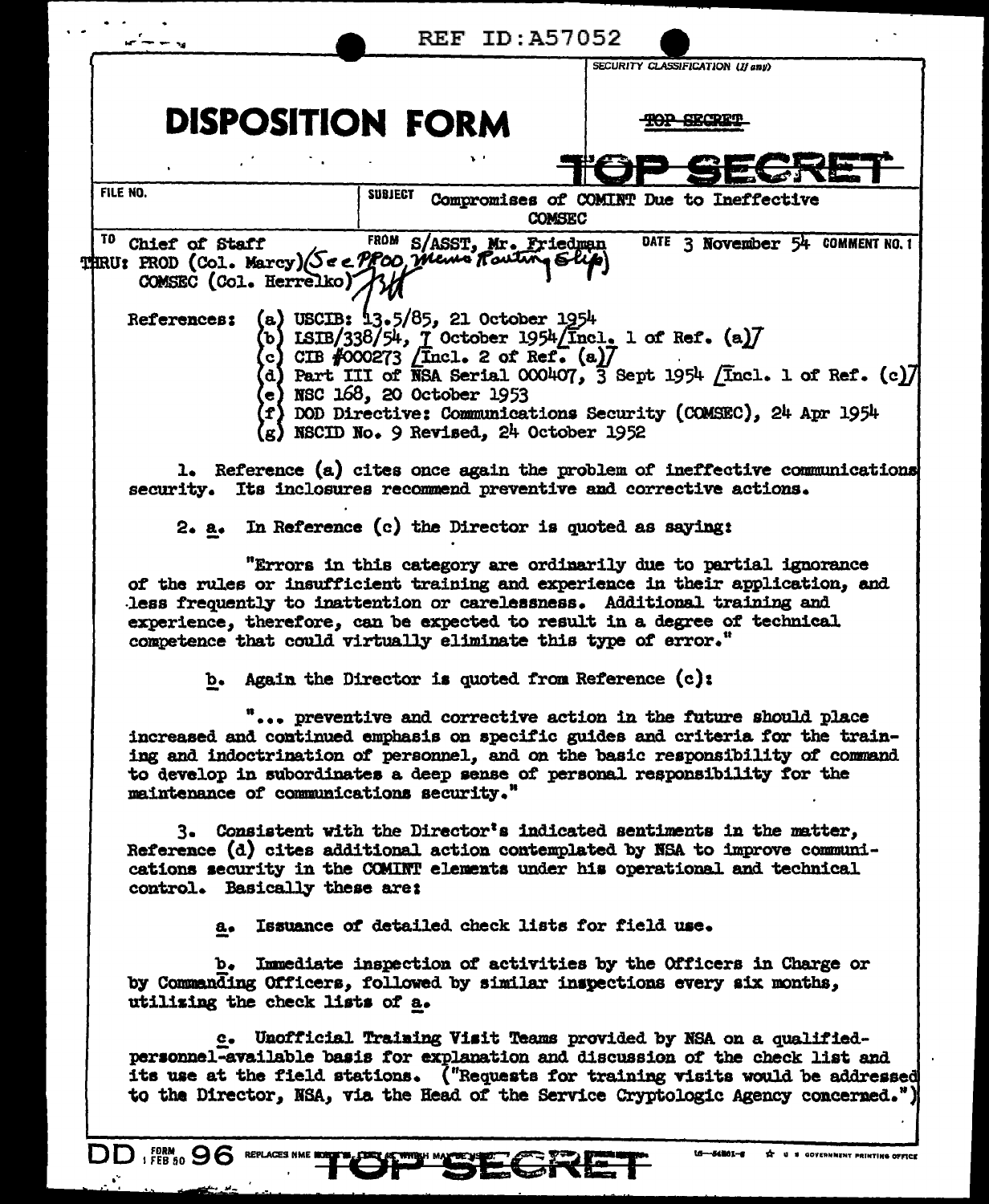

..

. ...

/

 $\vec{v}$ 

d. The establishment of COMSEC training criteria for the guidance of Commanding Officers and Officers in Charge of COMINT activities.

4. Referring to the corresponding sub-paragraphs of paragraph 3 above, the following comments are offered:

'

a. Expanded, re-worked, and more inclusive check lists than those now in existence for field use is undoubtedly a f'ine idea. These check lists should be reviewed on a continuing basis.

b. An OIC of CCMSEC functions whose persona1 and continuing SOP does not include an almost daily inspection of check list procedures is not doing his job. A once-secure procedure, whether governed by a check list or not. is not necessarily self-perpetuating--even on a day-to-day basis. This recommendation contains no new force. Furthermore, if the OIC's ever got the idea that inspections on a six-month basis were sufficient, it could be damaging. If' the purpose of this recommendation is only to get a six-month report on COMSEC procedures from the field, then it has merit.

c. The idea of getting qualified NSA. COMSEC people out to the field to explain and discuss is good, but this recommendation is weak. It is to be an unofficial program on a personnel-available basis, utilized on the request ot the field activity; thus, it would constitute a hit-or-miss proposition at best.

d. Good. The training criteria should include sufficient cryptanalytic knowledge<sup>-</sup>to assure that COMSEC people are consciously aware that improperly used cryptosystems can be read.

5. NSA's mission is such, and the compromises of COMINT due to ineffective communications security are such that the serious dangers to COMINT security can be reduced or eliminated only by some NSA actions beyond those which are already being taken by the respective Services. The idea that NSA actions would be superfluous in this situation is now a proven fallacy. It appears that NSA has little choice in the matter. We should and must assume a position of' consistent, continuing, and agressive leadership in the realm of COMSEC and especially as regards the security of our COMINT communications. Where the tools needed to accomplish the mission are inadequate or lacking, they must be manufactured. This is especially true as far as training and inspection functions are concerned.

6. In accordance with the foregoing, the following suggestions are made:

a. Initiate action as soon as possible to have NSC 168 amended to include COMSEC training as a directly stated NSA responsibility.

b. Carry out the actions indicated in Reference (d) pertaining to the issuance of detailed check lists and the establishment of COMSEC training criteria.

c. Send appropriate letters to the Services and the Cryptologic Agencies. encouraging them (particularly the Army and the Air Force) to make cryptosecurity the primary duty of the responsible officer rather than an additional duty as is too often the case.

**TOP SECRET**